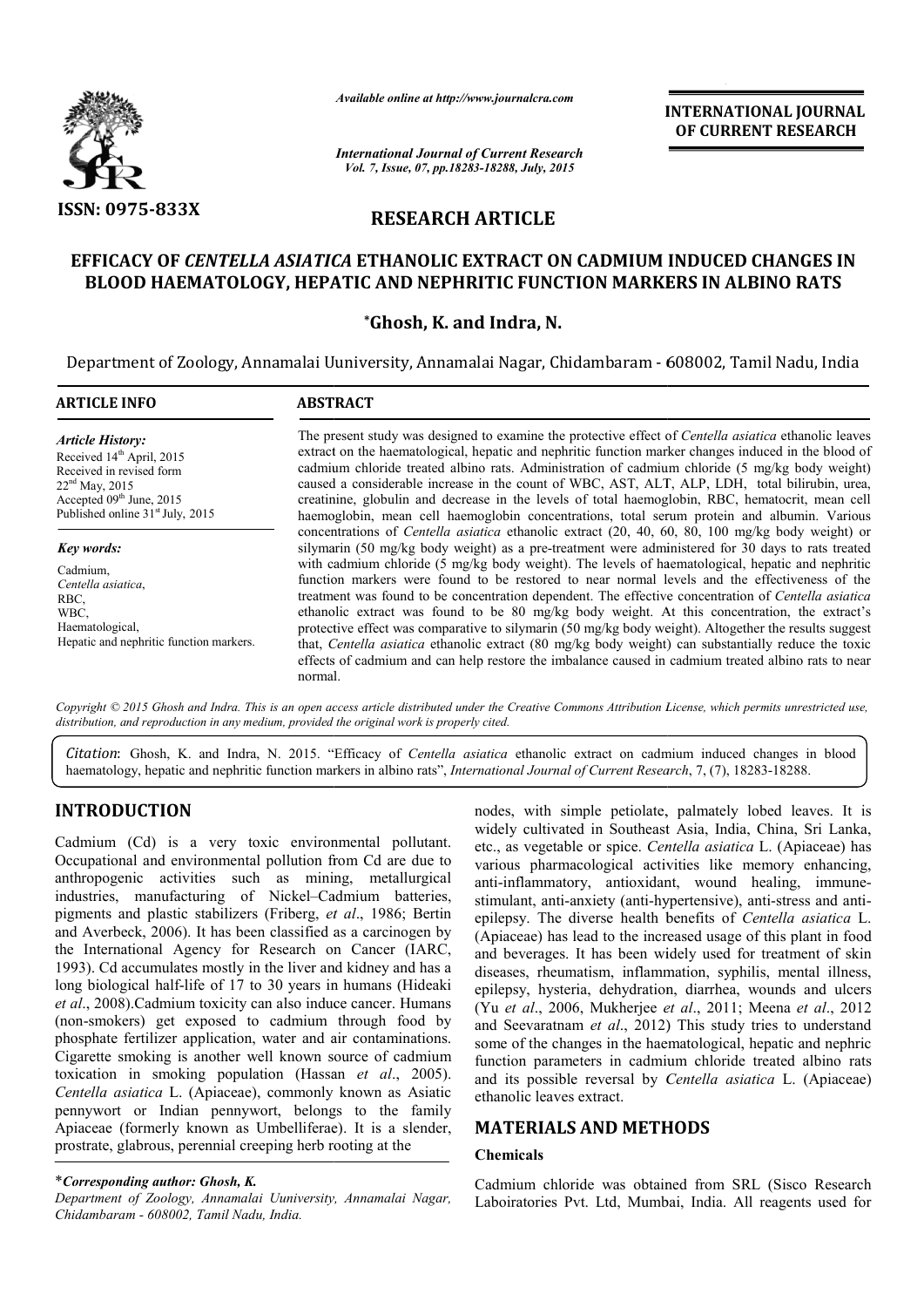the biochemical estimations in this study were procured from Sigma Chemical Co. Ltd, USA and Himedia Laboratories Pvt Ltd, Mumbai, India.

### Plant Material collection and identification

*Centella asiatica* L. (Apiaceae) used in this study was collected from Thanjavur district, Tamil Nadu, India. The plant was identified at the herbarium of Department of Botany, Annamalai University. A voucher specimen (Herbarium No. DDE/HER/53) was deposited in the Department Herbarium for future reference. The leaves were washed under running tap water to remove dirt and other debris. It was then spread under a clean shade for drying. The dried leaves were milled to coarse powder using a mechanical grinder and stored in an air-tight container until further use.

### Ethanolic extraction of plant material

Approximately 1 kg of powered *Centella asiatica* L. (Apiaceae) was used for ethanolic extraction using Soxhlet apparatus. The dark green extract obtained was subjected to ultracentrifugation followed by micro-filtration. The final clear dark extract was then concentrated in a rotary evaporator under reduced pressure. The final dried extract was lyophilized and was stored in a glass vials at -20°C for further use.

## Percentage yield of plant extract

The percentage yield of the extract was determined gravimetrically using the dry weight of the crude extract obtained (X) and dry weight of plant powder used for the extraction (Y) by using the following formula: Percentage yield =  $X/Y$  \* 100

## Animals

Male Wistar albino rats of body weight 160–180 g were used for this study. The animals were bred and maintained at Central Animal House, Rajah Muthiah Medical College, Annamalai University, Annamalainagar, Chidambaram, India. Rats were fed on standard pellet diet ((Lipton India Ltd., Mumbai, India) and water *ad libitum*. The animals were housed in polycarbonate cages in a room with a 12 h day–night cycle. The protocol (Proposal No. 1022, 2013) of this study was approved by the Institutional Ethical Committee of Annamalai University.

## Experimental Design

The rats were divided into nine groups each comprising of six rats. For oral administration, cadmium chloride and the extract were dissolved in saline and 0.5% DMSO respectively.

- Group 1: Normal control rats (saline and 0.5% DMSO) (*n* =6)
- Group 2: Cadmium chloride treated rats (5 mg/kg body weight, intragastrically) (*n* =6)
- Group 3: *Centella asiatica* ethanolic leaves extract (20 mg/kg body weight; pre-treatment before  $1$  hour) + Cadmium chloride (5 mg/kg body weight) (*n* =6)
- Group 4: *Centella asiatica* ethanolic leaves extract (40 mg/kg body weight; pre-treatment before 1 hour) + Cadmium chloride (5 mg/kg body weight)  $(n = 6)$
- Group 5: *Centella asiatica* ethanolic leaves extract (60 mg/kg body weight; pre-treatment before  $1$  hour) + Cadmium chloride (5 mg/kg body weight) (*n* =6)
- Group 6: *Centella asiatica* ethanolic leaves extract (80 mg/kg body weight; pre-treatment before 1 hour) + Cadmium chloride (5 mg/kg body weight) (*n* =6)
- Group 7: *Centella asiatica* ethanolic leaves extract (100 mg/kg body weight; pre-treatment before  $1$  hour) + Cadmium chloride (5 mg/kg body weight) (*n* =6)
- Group 8: *Centella asiatica* ethanolic leaves extract treated rats (100 mg/kg body weight)  $(n=6)$
- Group 9: Silymarin (50 mg/kg body weight; pre-treatment before 1 hour) + Cadmium chloride (5 mg/kg body weight)  $(n=6)$

All the treatments were administered orally using an intragastric tube daily for a period of 30 days (El-Demerdash *et al*., 2004). The experiment was terminated at the end of 30 days and the animals were fasted overnight, weighed and sacrificed by cervical decapitation. Blood was collected in EDTA tubes for the estimation of haematological parameters. Fresh blood samples were centrifuged to collect serum for biochemical parameters.

## Evaluation of haematological parameters

The total red blood cells (RBC) and white blood cells (WBC), haemoglobin (Hb), haematocrit (Ht), mean cell haemoglobin (MCH/MEH) and mean cell haemoglobin concentration (MCHC), were determined and calculated by adopting the method of Dacie and Lewis, 1984.

## Assessment of hepatic and nephritic functions

The total serum protein (TSP) concentration was determined using the Lowry *et al.* (1951), method and the albumin concentration by the method of Doumas *et al*. (1971). The globulin concentration was calculated as the difference between albumin concentration and the total protein concentration. Activities of serum aspartate aminotransferase (EC. 2.6.1.1), alanine aminotransferase (EC. 2.6.1.2), alkaline phosphatase (EC.3.1.3.1) and lactate dehydrogenase (EC. 3.1.3.1) were determined using commercially available diagnostic kits from Sigma diagnostics (I) Pvt. Ltd., Baroda, India. The level of total bilirubin was measured using the method of Malloy and Evelyn, (1937). The levels of kidney function markers urea and creatinine were also determined using commercially available diagnostic kits from Sigma diagnostics (I) Pvt. Ltd., Baroda, India.

## Statistical analysis

The data were expressed as mean  $\pm$  SD (n = 3). Statistical analysis of the data was carried out by one-way analysis of variance (Anova) followed by Duncan's Multiple Range Test (DMRT) using a statistical package program (SPSS v11.5 for Windows)  $p$ <0.05 were considered as statistically significant.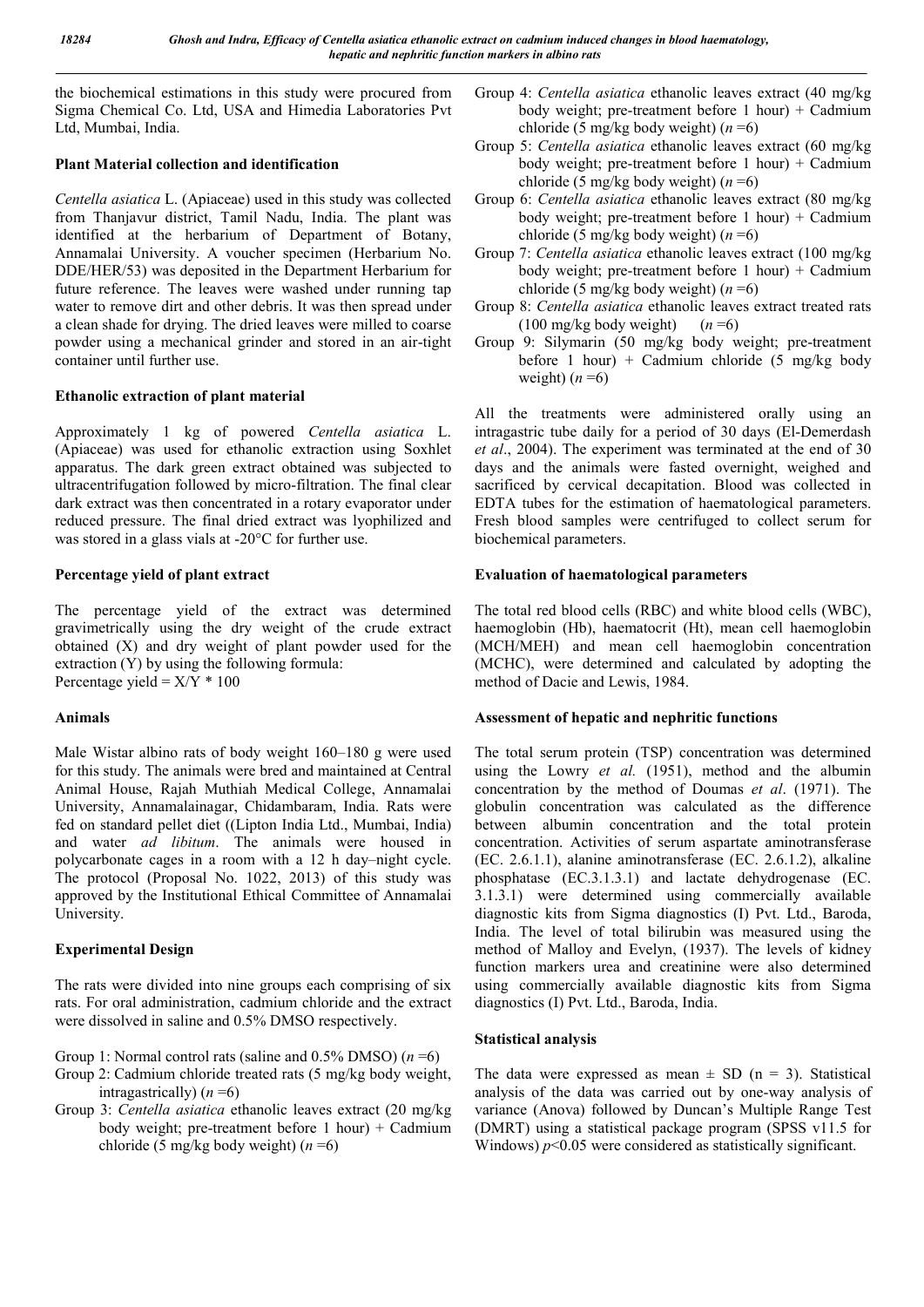### RESULTS

#### Percentage yield of plant extract

Table 1 shows the percentage yield of *Centella asiatica* (Ca) ethanolic extract and was found to be 2.418%.

#### Table 1. Percentage yield of plant extract

| Plant    | Solvent | Method     | Weight of crude extract $(g)$ | % yield |
|----------|---------|------------|-------------------------------|---------|
| Centella | Ethanol | Soxhlet    | 12.09                         | 2.418   |
| asiatica |         | extraction |                               |         |

#### Body weight

Table 2 shows the body weight of control and experimental animals in each group. The mean body weight was significantly decreased  $(p<0.05)$  in cadmium chloride (CdCl<sub>2</sub>) treated rats as compared to control animals. The body weight was found to be increased in  $CdCl<sub>2</sub>$  treated rats for both 1 hour pre-treatment with the reference drug silymarin (50 mg/kg body weight) group and in Ca ethanolic leaves extract treated groups in a concentration dependent manner. Extract at a concentration of 80 mg/kg body weight was found to be most effective.

#### Evaluation of haematological parameters

The total RBC, Hb, Ht, MCH/MEH and MCHC, were found to be significantly decreased  $(p<0.05)$  in cadmium chloride treated group, when compared with control group. Whereas, a significant increase  $(p<0.05)$  in the white blood cells (WBC) level was found in the CdCl<sub>2</sub> treated group.

These levels were found to be restored in the reference drug silymarin (50 mg/kg body weight) and Ca extract pre-treated groups in a concentration dependent manner, with 80 mg/kg body weight to be the most effective concentration (Table 3).

#### Assessment of hepatic and nephritic functions

The changes in the level of TSP, albumin, globulin, activities of serum AST, ALT, ALP, LDH, and total bilirubin (liver function tests) (Table 4a & b); urea and creatinine (kidney function tests) (Table 5), in CdCl<sub>2</sub> and Ca extract treated groups are summarized in Table 4 and 5. A significant decrease (*p*<0.05) in the levels of TSP and albumin were observed in CdCl<sub>2</sub> treated group.

| Table 2. Body weight of control and experimental animals in each group. Values are expressed as mean $\pm SD$ (n=6). Values not sharing |  |
|-----------------------------------------------------------------------------------------------------------------------------------------|--|
| a common superscript letter differ significantly at $p<0.05$ (DMRT)                                                                     |  |

| Groups  | Body weight (g)                 |                                  |  |
|---------|---------------------------------|----------------------------------|--|
|         | Initial                         | Final                            |  |
| Group 1 | $178.00 \pm 10.24$ <sup>a</sup> | $218.00\pm4.73$ <sup>de</sup>    |  |
| Group 2 | $175.00 \pm 11.30$ <sup>a</sup> | $182.00 \pm 3.59^a$              |  |
| Group 3 | $181.00 \pm 8.64$ <sup>a</sup>  | $190.10\pm9.56^{ab}$             |  |
| Group 4 | $180.00 \pm 10.16^a$            | $196.00 \pm 11.20^b$             |  |
| Group 5 | 179.00±9.32 <sup>a</sup>        | $200.00 \pm 10.12^{bc}$          |  |
| Group 6 | $178.00 \pm 6.28$ <sup>a</sup>  | $207.50 \pm 12.34$ <sup>cd</sup> |  |
| Group 7 | $177.00 \pm 11.19^a$            | $208.00\pm8.96^{cd}$             |  |
| Group 8 | $180.00 \pm 9.47$ <sup>a</sup>  | $220.00\pm4.46^{\circ}$          |  |
| Group 9 | $177.00 \pm 5.67$ <sup>a</sup>  | $209.00 \pm 11.22$ <sup>cd</sup> |  |

Table 3. Effect of Centella asiatica leaf ethanolic extract on Cd induced haematological parameter changes in control and experimental animals. Values are expressed as mean  $\pm SD$  (n=6). Values not sharing a common superscript letter differ significantly at p<0.05 (DMRT)

| Groups  | RBC $x10^6$ /mm <sup>3</sup> | WBC $x10^3$ /mm <sup>3</sup>  | Haemoglobin mg/dl             | $Ht\%$                        | MCH pg                        | MCHC%                         |
|---------|------------------------------|-------------------------------|-------------------------------|-------------------------------|-------------------------------|-------------------------------|
| Group 1 | $6.98 \pm 0.31^{\circ}$      | $5.32 \pm 1.77$ <sup>a</sup>  | $16.50 \pm 0.10^8$            | 43.15 $\pm$ 3.60 <sup>d</sup> | $23.67 \pm 0.90$ <sup>d</sup> | $38.45 \pm 2.98$ <sup>d</sup> |
| Group 2 | $4.25 \pm 0.23$ <sup>a</sup> | $7.59 \pm 1.38^b$             | $6.62 \pm 0.02$ <sup>a</sup>  | $27.35 \pm 2.35^a$            | $15.61 \pm 0.79$ <sup>a</sup> | $24.35 \pm 2.01^a$            |
| Group 3 | $4.50 \pm 0.30^a$            | $7.42 \pm 1.68$ <sup>ab</sup> | $7.85 \pm 0.09^b$             | $27.18 \pm 2.34$ <sup>a</sup> | $17.50 \pm 1.00^{\circ}$      | $29.04 \pm 2.19^b$            |
| Group 4 | 5.12 $\pm$ 0.25 <sup>b</sup> | $6.95 \pm 1.57$ <sup>ab</sup> | $9.95 \pm 0.04$ <sup>c</sup>  | $29.18 \pm 1.40^{ab}$         | $19.47 \pm 0.87$ <sup>c</sup> | $34.17 \pm 1.48$ <sup>c</sup> |
| Group 5 | 5.15 $\pm$ 0.16 <sup>b</sup> | $6.15 \pm 1.84^{ab}$          | $12.97 \pm 0.03^{\text{d}}$   | $31.01 \pm 1.16^b$            | $25.20 \pm 0.75$ <sup>e</sup> | $35.87 \pm 1.46^e$            |
| Group 6 | $6.90 \pm 0.16$ <sup>c</sup> | 5.49 $\pm$ 1.30 <sup>ab</sup> | $15.79 \pm 0.01$ <sup>e</sup> | $40.08 \pm 1.15$ <sup>c</sup> | $22.90 \pm 0.52$ <sup>d</sup> | $37.42 \pm 1.10^{\circ}$      |
| Group 7 | $6.97 \pm 0.29$ <sup>c</sup> | 5.40 $\pm$ 1.32 <sup>ab</sup> | $15.85 \pm 0.08^e$            | 40.15 $\pm$ 1.37°             | $22.96\pm0.86^{\circ}$        | 37 49 $\pm$ 1 13 <sup>d</sup> |
| Group 8 | $6.99 \pm 0.27$ °            | $5.35 \pm 1.74$ <sup>a</sup>  | $16.59 \pm 0.10^{\text{h}}$   | 43.02 $\pm$ 2.33 <sup>d</sup> | $23.75 \pm 0.79$ <sup>d</sup> | $38.65 \pm 1.85$ <sup>d</sup> |
| Group 9 | $6.94 \pm 0.27$ °            | $5.38 \pm 1.70^a$             | $16.01 \pm 0.01$ <sup>t</sup> | 41 $27\pm 2.24$ <sup>cd</sup> | $23.09 \pm 0.90$ <sup>d</sup> | $38.89 \pm 2.08$ <sup>d</sup> |

Table 4a. Effect of Centella asiatica leaf ethanolic extract on Cd induced changes in total serum protein, albumin and globulin in control and experimental animals. Values are expressed as mean ±SD (n=6). Values not sharing a common superscript letter differ significantly at p< 0.05 (DMRT)

| Groups  | Protein g/dl                 | Albumin g/dl                 | Globulin $g/dl$               |
|---------|------------------------------|------------------------------|-------------------------------|
| Group 1 | $6.21 \pm 0.22$ <sup>c</sup> | $5.50 \pm 0.45$ <sup>e</sup> | $0.71 \pm 0.18^b$             |
| Group 2 | $4.32 \pm 0.33$ <sup>a</sup> | $2.01 \pm 0.09^a$            | $2.31 \pm 0.24$ <sup>de</sup> |
| Group 3 | $4.49 \pm 0.21$ <sup>a</sup> | $2.04 \pm 0.50$ <sup>a</sup> | $2.45 \pm 0.37$ <sup>e</sup>  |
| Group 4 | $5.01 \pm 0.44^b$            | $2.92 \pm 0.19^b$            | $2.09 \pm 0.25$ <sup>d</sup>  |
| Group 5 | $5.19 \pm 0.23^b$            | $3.12\pm0.14^b$              | $2.07 \pm 0.09$ <sup>d</sup>  |
| Group 6 | $5.25 \pm 0.22^b$            | $4.20 \pm 0.20$ <sup>c</sup> | $1.05 \pm 0.02$ <sup>c</sup>  |
| Group 7 | $5.48 \pm 0.26^b$            | $4.40 \pm 0.39$ <sup>c</sup> | $1.00 \pm 0.12$ <sup>c</sup>  |
| Group 8 | $6.20 \pm 0.20$ <sup>c</sup> | $5.49 \pm 0.02$ <sup>e</sup> | $0.71 \pm 0.18^b$             |
| Group 9 | $5.27 \pm 0.33^b$            | $4.85 \pm 0.18$ <sup>d</sup> | $0.41 \pm 0.16^a$             |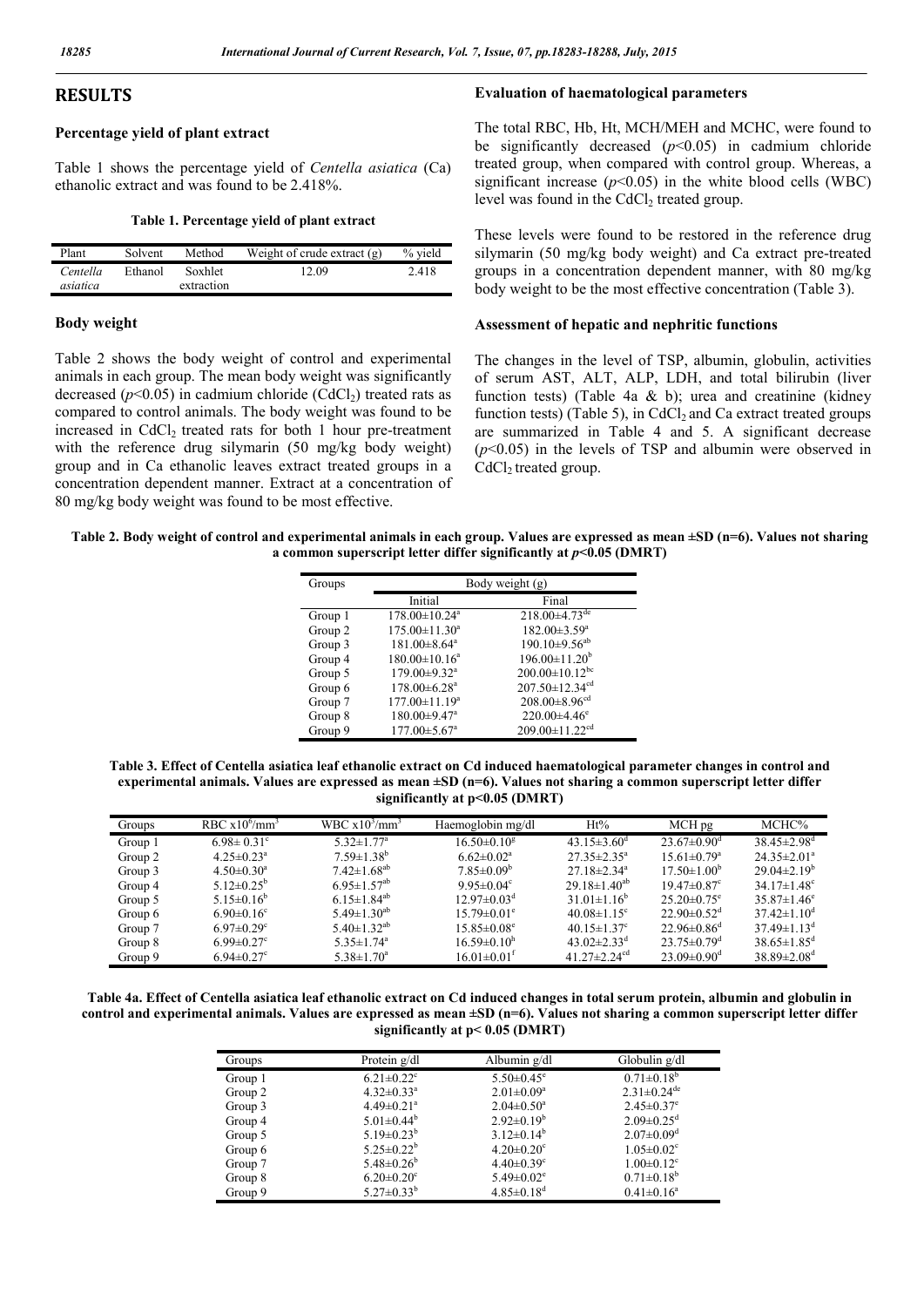Table 4b. Effect of Centella asiatica leaf ethanolic extract on Cd induced changes in AST, ALT, ALP, LDH and bilirubin in control and experimental animals. Values are expressed as mean ±SD (n=6). Values not sharing a common superscript letter differ significantly at  $p < 0.05$  (DMRT)

| Groups  | <b>AST IU/L</b>                | ALT IU/L                       | ALP IU/L                       | LDH IU/L                        | Bilirubin mg/dl              |
|---------|--------------------------------|--------------------------------|--------------------------------|---------------------------------|------------------------------|
| Group 1 | $67.51 \pm 4.66^a$             | $46.03 \pm 4.23$ <sup>a</sup>  | $110.20\pm4.54^{\circ}$        | $105.09 \pm 11.19^a$            | $0.33 \pm 0.04^a$            |
| Group 2 | $132.45 \pm 8.29^e$            | $120.62 \pm 4.67$ <sup>e</sup> | $231.61 \pm 3.96^8$            | $185.05 \pm 11.29$ <sup>d</sup> | $1.42 \pm 0.10^e$            |
| Group 3 | $130.72 \pm 2.36$ <sup>e</sup> | $110.25 \pm 2.22$ <sup>d</sup> | $228.72 \pm 3.60^8$            | $171.07\pm12.48^{\text{d}}$     | $1.39 \pm 0.02$ <sup>e</sup> |
| Group 4 | $100.21 \pm 5.19^{\circ}$      | $81.34 \pm 7.08$ <sup>c</sup>  | $191.41 \pm 2.33$ <sup>t</sup> | $156.35 \pm 11.94$ <sup>c</sup> | $1.20 \pm 0.05$ <sup>d</sup> |
| Group 5 | $85.08 \pm 5.80$ <sup>c</sup>  | $65.11 \pm 3.92^b$             | $142.32\pm 6.06^e$             | $131.20 \pm 13.90^b$            | $0.95 \pm 0.10^{\circ}$      |
| Group 6 | $74.05 \pm 4.43^{\rm b}$       | $50.23 \pm 3.76^a$             | $129.90\pm4.22$ <sup>d</sup>   | $118.23 \pm 13.76^{ab}$         | $0.49 \pm 0.01^b$            |
| Group 7 | $72.05 \pm 3.58^{\mathrm{b}}$  | $48.24 \pm 3.78$ <sup>a</sup>  | $128.06 \pm 5.05$ <sup>d</sup> | $116.20 \pm 13.05^{ab}$         | $0.40 \pm 0.03^{ab}$         |
| Group 8 | $68.62 \pm 3.79$ <sup>ab</sup> | $45.21 \pm 3.35^{\circ}$       | $105.28\pm4.66^a$              | $108.51 \pm 10.17^a$            | $0.30 \pm 0.11$ <sup>a</sup> |
| Group 9 | $69.59 \pm 3.51^{ab}$          | 49.45 $\pm$ 3.22 <sup>a</sup>  | $118.73 \pm 1.65$ <sup>c</sup> | $115.71 \pm 11.21^a$            | $0.44\pm0.14^b$              |

Table 5. Effect of Centella asiatica leaf ethanolic extract on Cd induced changes in kidney function tests in control and experimental animals. Values are expressed as mean ±SD (n=6). Values not sharing a common superscript letter differ significantly at  $p \leq 0.05$  (DMDT)

|         | $V = 0.03$ (DNINT)           |                               |
|---------|------------------------------|-------------------------------|
| Groups  | Creatinine mg/dl             | Urea mg/dl                    |
| Group 1 | $0.51 \pm 0.03^a$            | $26.80 \pm 1.42$ <sup>a</sup> |
| Group 2 | $1.71 \pm 0.07$ <sup>f</sup> | 49.90 $\pm$ 2.13 <sup>f</sup> |
| Group 3 | $1.42 \pm 0.16^e$            | $47.31 \pm 1.99$ <sup>e</sup> |
| Group 4 | $1.01 \pm 0.09$ <sup>d</sup> | $40.12 \pm 1.46$ <sup>d</sup> |
| Group 5 | $0.82 \pm 0.01$ <sup>c</sup> | $37.03 \pm 1.98$ <sup>c</sup> |
| Group 6 | $0.65 \pm 0.04^b$            | $32.40 \pm 1.32^b$            |
| Group 7 | $0.63 \pm 0.02^b$            | $31.20 \pm 1.24^b$            |
| Group 8 | $0.50 \pm 0.04$ <sup>a</sup> | $26.10 \pm 1.31$ <sup>a</sup> |
| Group 9 | $0.61 \pm 0.06^b$            | $30.70 \pm 2.10^b$            |

A significant increase  $(p<0.05)$  were observed in the activities of AST, ALT, ALP, LDH, globulin, total bilirubin, urea and creatinine in CdCl<sub>2</sub> treated group, when compared with control group. These levels were found to be restored in the reference drug silymarin (50 mg/kg body weight) and the Ca extract pretreated groups, in a concentration dependent manner, with 80 mg/kg body weight being the most effective concentration.

# DISCUSSION

Cadmium is widely used in various industries and imposes a threat on environment as well as on human health (Hideaki *et al*., 2008). The present study was undertaken to understand the efficacy of *Centella asiatica ethanolic* (Ca) ethanolic leaves extract on cadmium chloride  $(CdCl<sub>2</sub>)$  induced toxicity in albino rats. Previous finding by Antony *et al*. (2006), showed that Ca alcoholic extract had hepatoprotective effect in chemically  $(CCl<sub>4</sub>)$  induced liver injury. Based on the acute toxicity works of Abdulla *et al.,* 2010, the ethanolic extract of Ca at a dose of 2g and 5g per kg body weight for 14 days did not manifest any significant visible signs of toxicity. The CdCl<sub>2</sub> treated animals showed a significant decrease  $(p<0.05)$  in body weight (Table 2), was in agreement with previous study by Milton Prabu *et al*. (2012) who found a decrease in body weight in cadmium chloride treated rats.

Another study by Rahman *et al*. (1988), suggested that prolonged cadmium exposure was associated with diabetes mellitus. Study by Kaltreid *et al*. (2001), linked low levels of heavy metals with impairment of glucocorticoid system. Glucocorticoid hormones are very important in glucose, carbohydrate and protein metabolism, which in turn affects increase/decrease in body weight. This impairment of glucocorticoid system may be the cause of body weight loss in cadmium treated groups. The body weights of rats were significantly restored  $(p<0.05)$  to near normal levels (Table 2) in the

group administered with reference drug silymarin (50 mg/kg body weight) or Ca ethanolic leaves extract (in a concentration dependent manner). This may be attributed to the antioxidant properties of compounds present in *Centella asiatica* (Meena *et al*., 2012; Seevaratnam *et al*., 2012 and Ghosh & Indra, 2014).

Cadmium is known to cause anaemia by inducing hemolysis, renal anaemia as well as iron deficiency accompanied by abnormalities in iron metabolism (Horiguchi *et al*., 2011). The decrease in RBC and Haemoglobin (Hb) (Table 3) in CdCl<sub>2</sub> treated rats are in agreement with the results of Karmakar *et al*. (2000), El-Demerdash *et al*. (2004) and Singh *et al*. (2013). The lower levels of Hb content can be attributed to the increased rate of erythrocyte destruction or reduction in production of erythrocytes in bone marrow (El-Demerdash *et al*., 2004).

In the present study, we found a decrease in RBC, Hb, Ht, MCH/MEH and MCHC in CdCl<sub>2</sub> treated albino rats (Table 3). These parameters were restored to near normal in the groups treated with Ca extract (in a concentration dependent manner), with 80 mg/kg body weight being the most effective concentration or reference drug silymarin (50 mg/kg body weight).

WBCs are primarily involved in protecting the body at the event of any infection or injury. T and B lymphocyte cells play a very important role in the immune-defence system of the body (Bagley, 2014). Previous study by El-Demerdash *et al*.  $(2004)$ , found an increase in leukocytes in CdCl<sub>2</sub> treated rats, indicating an increase in immune activity of the animal (Table 3). The present study found an increase in WBC levels in CdCl<sub>2</sub> treated rats indicating increase in immune activity and reversal by Ca extract treatment (in a concentration dependent manner), with 80 mg/kg body weight being the most effective concentration or reference drug silymarin (50 mg/kg body weight) (Table 3).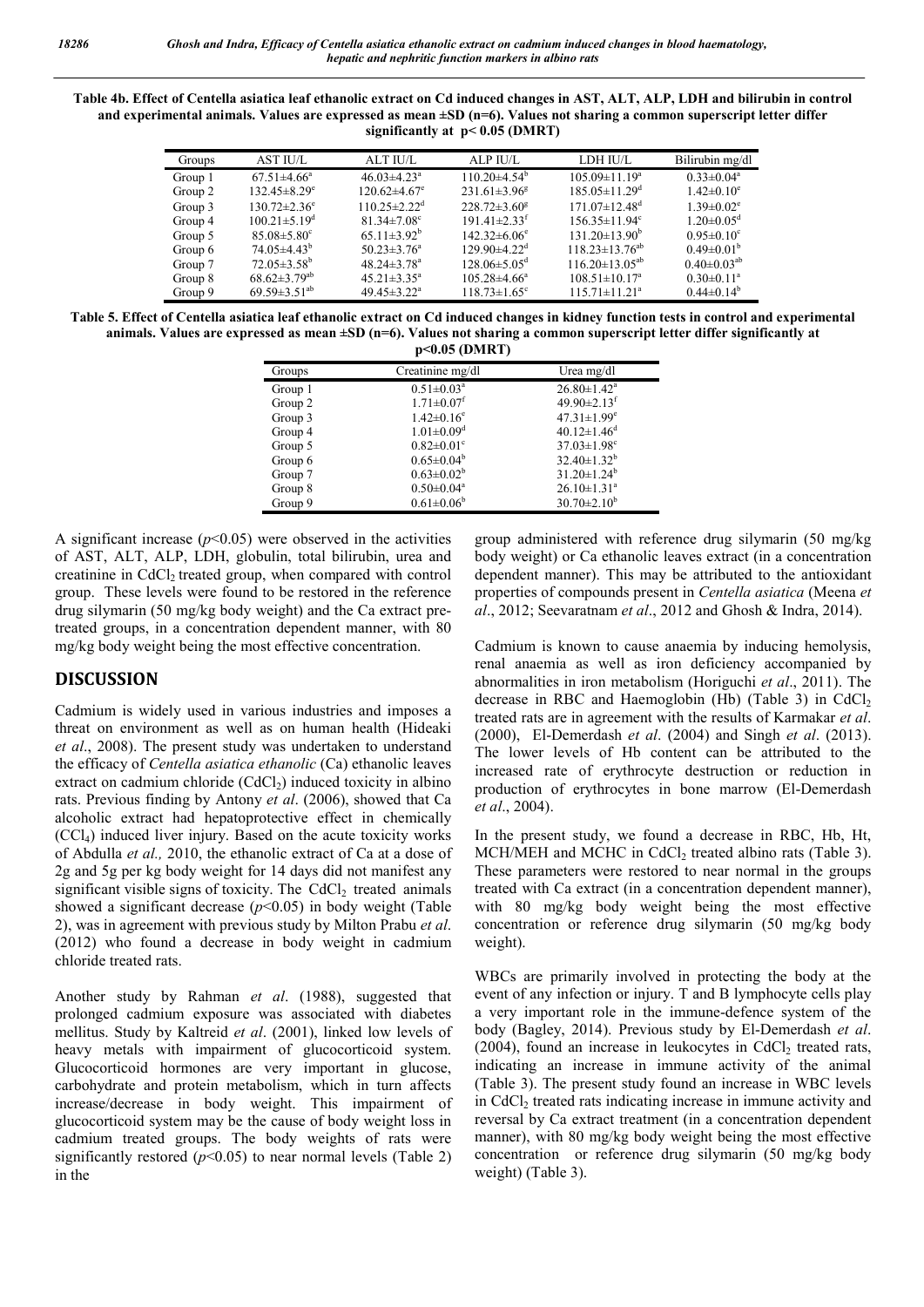Liver is the main organ involved in detoxification of hormones, xenobiotics and drugs. During xenobiotic detoxification, the metabolised produced can damage the liver cells (Hutchison, *et al*., 2011). Previous study by El-Demerdash *et al*. (2004), have indicated a decrease in albumin levels and increase in serum total protein and serum globulin in cadmium treated rats. The estimation of TSP helps in differentiating amidst normal and damaged liver function. This is because, most of the serum proteins like albumins and globulins are bio-synthesised in the liver (Thapa and Walia, 2007). During hepatocellular injury, total protein may be reduced a little, but there is always a sharp decrease in albumin level and increase in globulin level (Singh *et al*., 2011). A decrease in the levels of albumin indicates liver dysfunction (Santosh *et al*., 2007). In the current study, a decrease in the TSP and serum albumin, and an increase in serum globulin were observed in cadmium chloride treated rats (Table 4a). This may be due to damage and dysfunction of liver by CdCl<sub>2</sub> administration. The hepatoprotective effect of Ca extract (in a concentration dependent manner), with 80 mg/kg body weight being the most effective concentration Or reference drug silymarin (50 mg/kg body weight) treated CdCl<sub>2</sub> groups may be the reason of restored levels of TSP, serum albumin and globulin to near normal (Table 4a).

Dysfunction or damage in liver is accompanied by increased levels of hepatic enzymes in serum, indicating hepatic cellular damage and loss of cell membrane functional integrity (Zimmerma and Seef, 1970). ALT and AST are primarily better parameters for detecting liver damages (Thapa and Walia, 2007). Elevated levels of ALP and bilirubin are correlated with liver function. Increased biliary function leads to an increased synthesis of ALP and elevated levels of serum bilirubin (Hutchison *et al*., 2011). Hepatotoxicity causes cirrhotic liver condition, leading to defective biliary functioning and increased bilirubin release in blood circulation (Lei *et al*., 2007). Increased bilirubin may also be a result of increased hemolysis (El-Demerdash *et al*., 2004). LDH, which is an intracellular enzyme, is an indicator of hepatic cell damage (Kim *et al*., 2001). Several studies have reported elevated serum levels of hepatic marker enzymes and bilirubin in cadmium exposed rats (Amin *et al*., 2006, Selvarajan *et al*., 2007, Milton Prabu *et al*., 2012 and Ibiam *et al*., 2013). In the present study, an increase in hepatic enzymes and bilirubin was observed in serum of cadmium treated rats. This may be due to cellular damage caused by cadmium in the liver of rats. The levels of AST, ALT, ALP, LDH and bilirubin were significantly  $(p<0.05)$  restored to near normal in the group treated with reference drug silymarin (50 mg/kg body weight) and Ca ethanolic leaves extract (in a concentration dependent manner) (Table 4b). The increased level of bilirubin is in agreement with the decrease in RBC count (Table 3). The hepatoprotective activity may be due to the antioxidant properties of compounds present in *Centella asiatica*, which help in healing as well as protecting the liver cells from cadmium toxicity and decrease the levels of hepatic cellular enzymes and bilirubin in serum of cadmium treated rats. Based on previous study, Ca ethanolic leaves extract has very good *in vitro* antioxidant and free radical scavenging activity. This may be attributed due to the presence of various antioxidant compounds present in *Centella asiatica* (Meena *et al*., 2012; Seevaratnam *et al*., 2012 and Ghosh & Indra, 2014).

After liver, the toxic secondary metabolites produced by phase I and II metabolising enzymes in the liver gets excreted out of the body through the kidneys. The second organ which gets affected by cadmium chloride toxicity are the kidneys. Decrease in haematological parameters partly contributes to CdCl<sub>2</sub> induced renal toxicity. Patients chronically exposed to cadmium experiences renal failure. Thus nephrotoxicity can lead to an incomplete filtration of the toxicants like urea and creatinine, leading to increased levels of these toxicants in the blood circulation (Ibiam *et al*., 2012). The present study found an increase in blood urea and creatinine (Table 5) in CdCl<sub>2</sub> treated rats indicating kidney dysfunction. These findings are in agreement with the results obtained by El-Demerdash *et al*. (2004) and Ibiam *et al*. (2012), in albino rats. These adverse effects on kidneys were restored to near normal in the groups administered with reference drug silymarin (50 mg/kg body weight) or Ca leaves extract (in a concentration dependent manner) with 80 mg/kg body weight being the most effective concentration (Table 5). Antioxidant and chelating activity of *Centella asiatica* may be the reason for its nephroprotective activity against CdCl<sub>2</sub> toxicity (Meena *et al.*, 2012; Seevaratnam *et al*., 2012 and Ghosh & Indra, 2014).

The present study collectively demonstrates that the pretreatment of CdCl<sub>2</sub> treated rats with *Centella asiatica* ethanolic leaves extract (80 mg/kg body weight) can reduce the possible side effects of the cadmium treatment in blood haematology, liver as well as kidney marker enzymes. The present work also provides future avenues to study the molecular mechanism involved in the protective effect of Centella asiatica ethanolic leaves extract in Cd intoxicated albino rats, and also isolation and characterization of potent molecules responsible for this protective effect.

#### Acknowledgement

The authors gratefully acknowledge support from Department of Zoology, Annamalai University for carry out the research work.

#### **REFERENCES**

- Abdulla, M.A., AL-Bayaty, F.H., Younis, L.T. and Abu Hassan, M.I. 2010. Anti-ulcer activity of *Centella asiatica* leaf extract against ethanol-induced gastric mucosal injury in rats. *Journal of Medicinal Plants Research*., 4(13): 1253- 1259.
- Amin, A., Hamza, A.A., Daoud, S., Hamsa, W., 2006. Spirulina protects against cadmium induced hepatotoxicity in rats. *American Journal of Pharmacology and Toxicology*, 1: 21–25.
- Antony, B., Santhakumari, G., Merina, B., Sheeba, V., Mukkadan, J. 2006. Hepatoprotective effect of *Centella asiatica* (L) in carbon tetrachloride-induced liver injury in rats. *Indian Journal of Pharmaceutical Sciences*, 68(6): 772-776.
- Bagley, C.P. 2014. Potential Role of Synthetic Antimicrobial Peptides in Animal Health to Combat Growing Concerns of Antibiotic Resistance- A Review. *Wyno Academic Journal of Agricultural Sciences*, 2(2): 19-28.
- Bertin, G., Averbeck, D. 2006. Cadmium: cellular effects, modifications of biomolecules, modulation of DNA repair